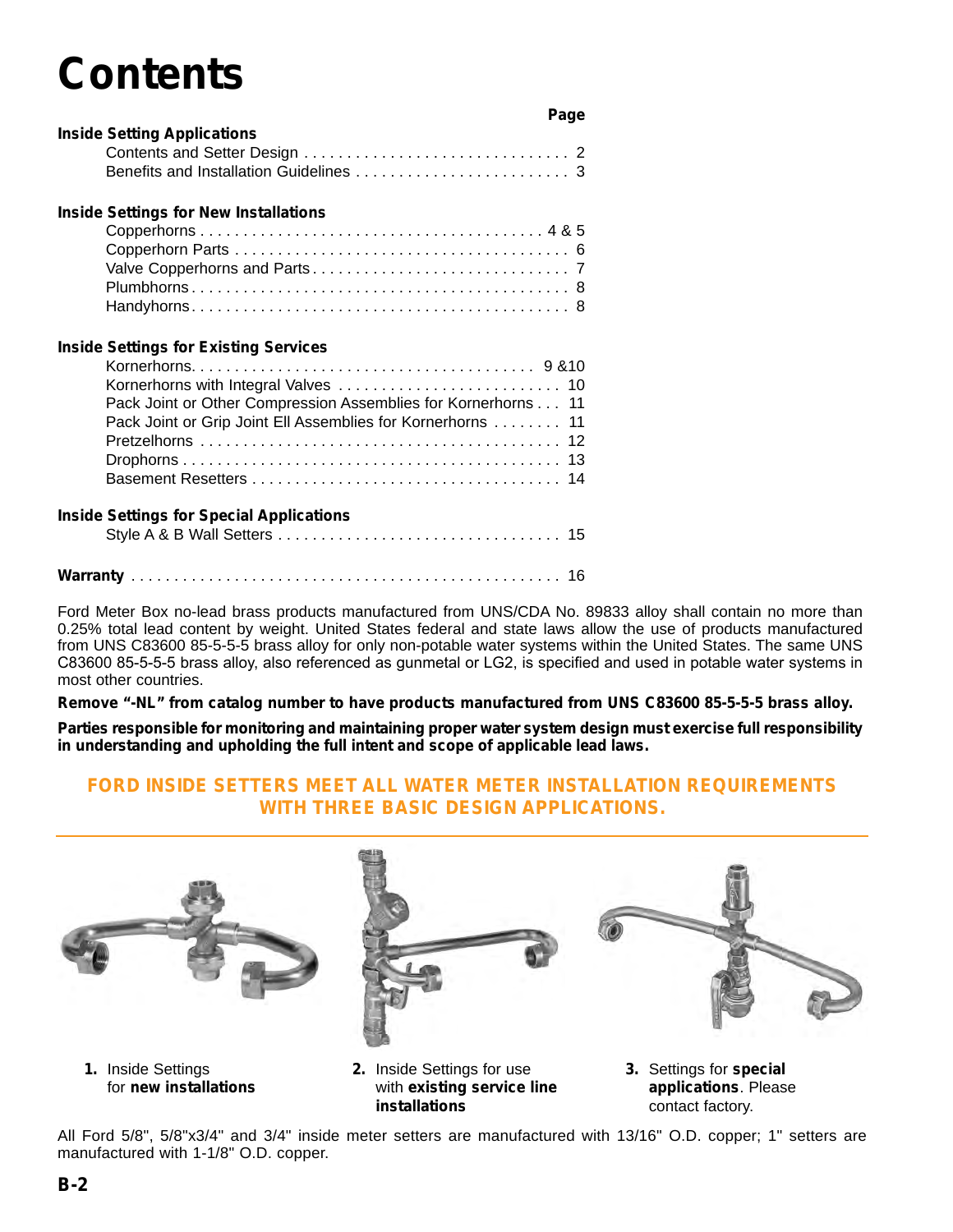## **Information**

### **FORD INSIDE METER SETTINGS SAVE MONEY IN THE LONG RUN**

All Ford Inside Meter Setting Devices, while adding a small initial cost to meter installation, provide the following long-term cost saving advantages.



**1. Ford Inside Setters automatically ensure proper spacing for the meter –** simplifying meter changeouts.



**2. Ford Inside Setters position the meter in the correct** (upright and horizontal) **plane –** reducing meter wear and loss of accuracy.



**3. Ford Inside Setters protect the meter from pipe strain –** essential when using meters with non metallic cases.



**4. Ford Inside Meter Settings provide permanent electrical bonding –** no need for a separate bonding strap. See the Kornerhorn installation and application information on page 9.

In addition, Ford Inside Meter Setters cut the amount of time necessary to install the meter, thus saving a considerable amount of labor cost.

### **GUIDELINES TO FOLLOW WHEN INSTALLING INSIDE METER SETTINGS**

- 1. The meter should be located as near as possible to the point of entry of the supply line to discourage hidden connections ahead of the meter.
- 2. The meter should be located so that it is safe from freezing and accessible for reading, inspection and changing. Even remote reading meters must be inspected and maintained.
- 3. The meter should be from two to four feet above the floor, with the dial pointing up. Some meters are considered more accurate in this position.
- 4. Valves should be located just ahead of the meter, and just after the meter, to prevent backflow and pipe drainage during meter changeouts. A quality Ford Check Valve or Dual Check Valve may be substituted for the outlet valve. The type and quality of valve or valves is important. Points to consider are low pressure loss, freedom from leakage and ease of operation. Ford Ball Valves provide all of these advantages and may be used with any Ford inside setting device.
- 5. A well-designed meter holding device, such as a Ford Inside Setter, is a great advantage in physically connecting and supporting the customer's piping, making meter changes easier and more trouble-free and providing an electrical bond around the meter (see Kornerhorn installation information on page 9). Ford Setters are well worth the slight additional initial cost.

All solder joints on Ford Inside Setters are made with *lead-free solder.*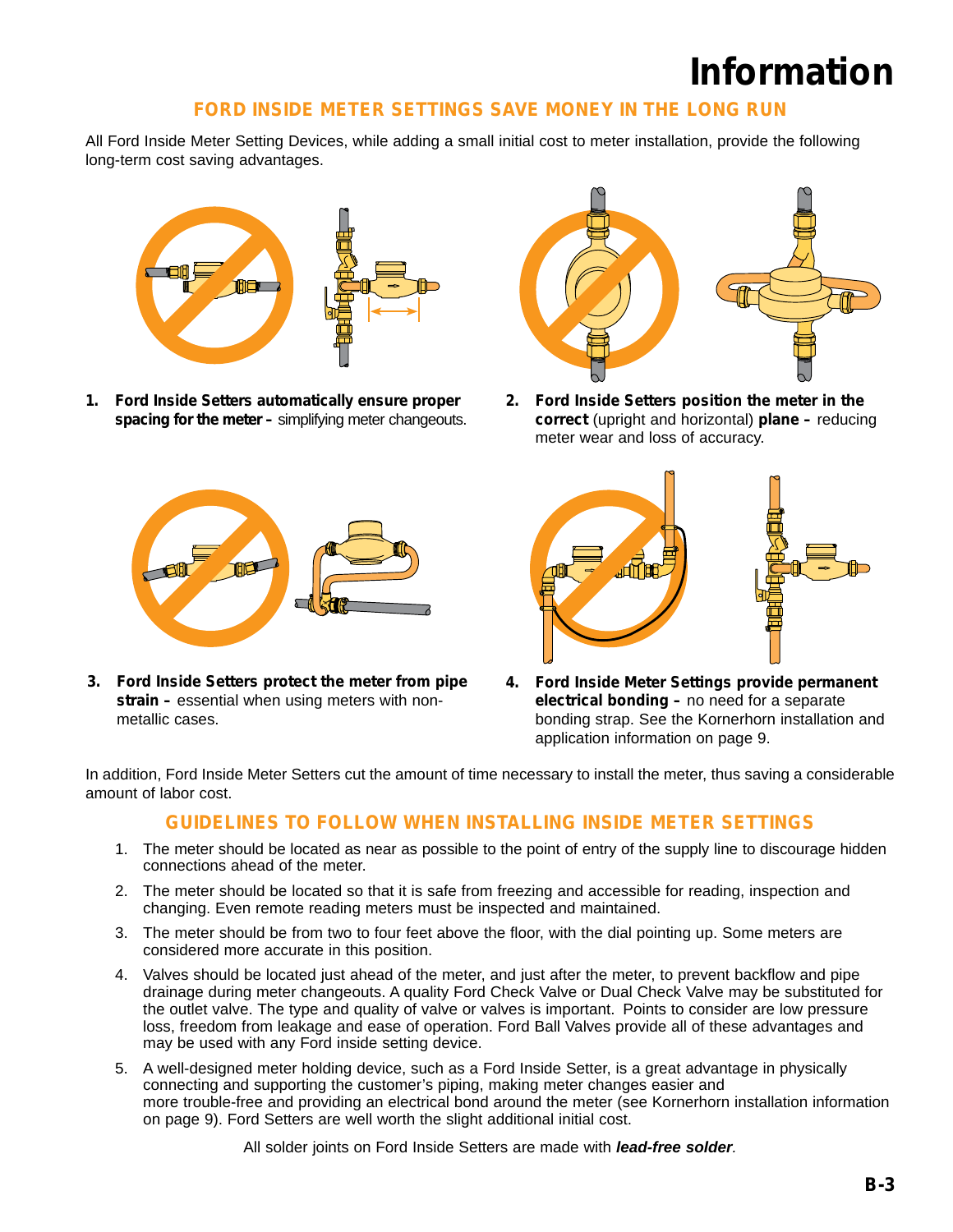## **Copperhorns -** *For metering new services*

Designed for use with new installations, the Copperhorn is our most popular inside setter for these very good reasons.

- 1. **The Copperhorn is easy to install,** eliminates meter couplings and reduces pipe fittings and joints.
- 2. **Pressure loss is negligible** due to smooth, full diameter bends in the copper tubing.
- 3. **Meters can be changed easily** without disturbing the customer's plumbing.



- 4. **The Copperhorn makes for an attractive, professional-looking installation** which does not detract from the appearance of finished basements or utility rooms.
- 5. **The Copperhorn fits into** *any* **metering program** and can be fitted with a ball valve inlet and/or check valve outlet connection.

The Copperhorn can be adapted to most inside meter setting situations. Pipe ends or swivels are available for many types of connections and in a wide range of sizes as listed below.

|             |                       | Copperhorn for 5/8" meter    |                              |                                                   |           |
|-------------|-----------------------|------------------------------|------------------------------|---------------------------------------------------|-----------|
|             | <b>CATALOG</b>        | <b>DESCRIPTION</b>           |                              | APPROX.                                           | STD. PKG. |
|             | <b>NUMBER</b>         | <b>ONE END</b>               | <b>OTHER END</b>             | WT. LBS.                                          | QTY.      |
|             | <b>CH11-111-NL</b>    | 1/2" Female Iron Pipe        | 1/2" Female Iron Pipe        | 3.1                                               | 10        |
|             | <b>CH11-133-NL</b>    | 3/4" Double Purpose $\Delta$ | 3/4" Double Purpose $\Delta$ | 3.1                                               | 10        |
|             | <b>CH11-133-LS-NL</b> | Less Swivel w/Union Nut      | Less Swivel w/Union Nut      | 2.7                                               | 10        |
|             | <b>CH11-144-NL</b>    | 1" Female Iron Pipe          | 1" Female Iron Pipe          | 4.1                                               | 10        |
|             | <b>CH18-111-NL</b>    | 1/2" Female Iron Pipe        | 1/2" Male Iron Pipe          | 3.2                                               | 10        |
|             | CH18-133-NL           | 3/4" Double Purpose $\Delta$ | 3/4" Male Iron Pipe          | 3.3                                               | 10        |
|             | <b>CH18-134-NL</b>    | 3/4" Double Purpose $\Delta$ | 1" Male Iron Pipe            | 3.3                                               |           |
|             | CH18-143-NL           | 1" Female Iron Pipe          | 3/4" Male Iron Pipe          | 3.1                                               | 10        |
|             | CH18-144-NL           | 1" Female Iron Pipe          | 1" Male Iron Pipe            | 3.8                                               |           |
| CH11-133-NL | <b>CH22-133-NL</b>    | 3/4" Flared Copper           | 3/4" Flared Copper           | 3.1                                               |           |
| shown above | CH84-133-NL           | 3/4" Male Iron Pipe          | 3/4" Pack Joint CTS          | 3.7                                               | 10        |
|             | CH88-133-NL           | 3/4" Male Iron Pipe          | 3/4" Male Iron Pipe          | 3.4                                               | 10        |
|             | CH88-143-NL           | 1" Male Iron Pipe            | 3/4" Male Iron Pipe          | 3.4<br>10<br>10<br>3.5<br>3.1<br>3.2<br>3.2<br>10 |           |
|             | <b>CH88-144-NL</b>    | 1" Male Iron Pipe            | 1" Male Iron Pipe            |                                                   |           |
|             | ○ CH8S-133-NL         | 3/4" Male Iron Pipe          | 3/4" Solder                  |                                                   |           |
|             | ○ CHSS-133-NL         | 3/4" Solder                  | 3/4" Solder                  |                                                   |           |
|             | ○ CHSS-144-NL         | 1" Solder                    | 1" Solder                    |                                                   |           |

**Note:** Convex Double Purpose ends are standard. For Concave Double Purpose ends, use prefix CHFSWxx-xxx-NL.

### **Copperhorn for 5/8"x3/4" meter**

| <b>CATALOG</b>        | <b>DESCRIPTION</b>           |                              | APPROX.          | STD. PKG.      |
|-----------------------|------------------------------|------------------------------|------------------|----------------|
| <b>NUMBER</b>         | <b>ONE END</b>               | OTHER END                    | WT. LBS.         | QTY.           |
| <b>CH11-211-NL</b>    | 1/2" Female Iron Pipe        | 1/2" Female Iron Pipe        | 3.3 <sub>2</sub> | 3              |
| <b>CH11-233-NL</b>    | 3/4" Double Purpose $\Delta$ | 3/4" Double Purpose $\Delta$ | 3.4              | 10             |
| <b>CH11-233-LS-NL</b> | Less Swivel w/Union Nut      | Less Swivel w/Union Nut      | 3.0              | 10             |
| <b>CH11-243-NL</b>    | 1" Female Iron Pipe          | 3/4" Double Purpose $\Delta$ | 3.9              | 10             |
| <b>CH11-244-NL</b>    | 1" Female Iron Pipe          | 1" Female Iron Pipe          | 4.4              | 10             |
| <b>CH18-211-NL</b>    | 1/2" Female Iron Pipe        | 1/2" Male Iron Pipe          | 3.1              | 10             |
| <b>CH18-233-NL</b>    | 3/4" Double Purpose $\Delta$ | 3/4" Male Iron Pipe          | 3.5              | 10             |
| <b>CH18-234-NL</b>    | 3/4" Double Purpose $\Delta$ | 1" Male Iron Pipe            | 4.3              | 10             |
| CH18-243-NL           | 1" Female Iron Pipe          | 3/4" Male Iron Pipe          | 3.1              |                |
| <b>CH18-244-NL</b>    | 1" Female Iron Pipe          | 1" Male Iron Pipe            | 4.1              | 6              |
| <b>CH22-233-NL</b>    | 3/4" Flared Copper           | 3/4" Flared Copper           | 3.1              | 10             |
| * CH44-233-NL         | 3/4" Pack Joint CTS          | 3/4" Pack Joint CTS          | 4.3              | 10             |
| <b>CH88-233-NL</b>    | 3/4" Male Iron Pipe          | 3/4" Male Iron Pipe          | 3.6              | 10             |
| CH88-243-NL           | 1" Male Iron Pipe            | 3/4" Male Iron Pipe          | 3.1              |                |
| <b>CH88-244-NL</b>    | 1" Male Iron Pipe            | 1" Male Iron Pipe            | 3.8              | 10             |
| ○ CH8S-233-NL         | 3/4" Male Iron Pipe          | 3/4" Solder                  | 3.1              | $\blacksquare$ |
| ○ CH8S-243-NL         | 1" Male Iron Pipe            | 3/4" Solder                  | 3.6              | 10             |
| ○ CHSS-211-NL         | 1/2" Solder                  | 1/2" Solder                  | 3.4              |                |
| ○ CHSS-233-NL         | 3/4" Solder                  | 3/4" Solder                  | 3.4              | 10             |
| ○ CHSS-244-NL         | 1" Solder                    | 1" Solder                    | 3.4              | 10             |

*\** **Grip Joint** for CTS can be ordered by adding "-G" to the catalog number.

Δ Double Purpose Union Swivels will accommodate male iron pipe threads or flare copper.

○ **Attention:**Special solder and procedures are required for best results. Contact factory or see website for installation instructions.

**Note:** Convex Double Purpose ends are standard. For Concave Double Purpose ends, use prefix CHFSWxx-xxx-NL.



CH18-233-NL shown above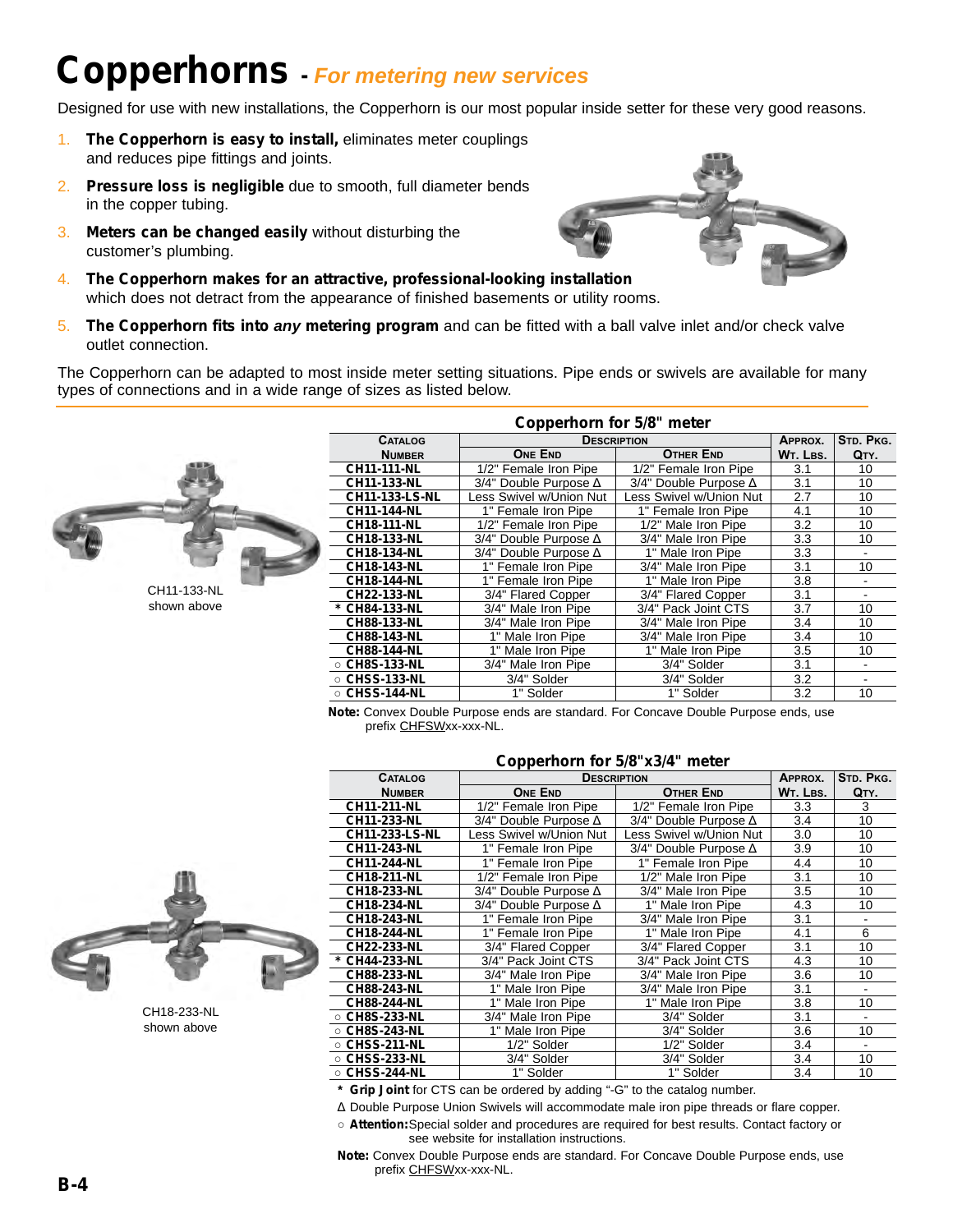## **Copperhorns -** *For metering new services*



### **Copperhorn for 3/4" meter**

| <b>CATALOG</b>        | <b>DESCRIPTION</b>           |                              | APPROX.  | STD. PKG. |
|-----------------------|------------------------------|------------------------------|----------|-----------|
| <b>NUMBER</b>         | <b>ONE END</b>               | OTHER END                    | WT. LBS. | QTY.      |
| <b>CH11-311-NL</b>    | 1/2" Female Iron Pipe        | 1/2" Female Iron Pipe        | 3.3      | 6         |
| CH11-333-NL           | 3/4" Double Purpose $\Delta$ | 3/4" Double Purpose $\Delta$ | 3.4      | 10        |
| <b>CH11-333-LS-NL</b> | Less Swivel w/Union Nut      | Less Swivel w/Union Nut      | 3.0      | 10        |
| CH11-343-NL           | 1" Female Iron Pipe          | 3/4" Double Purpose $\Delta$ | 3.3      |           |
| CH11-344-NL           | 1" Female Iron Pipe          | 1" Female Iron Pipe          | 4.4      | 6         |
| CH18-333-NL           | 3/4" Double Purpose Δ        | 3/4" Male Iron Pipe          | 3.5      | 6         |
| <b>CH18-334-NL</b>    | 3/4" Double Purpose $\Delta$ | 1" Male Iron Pipe            | 3.3      |           |
| CH18-344-NL           | 1" Female Iron Pipe          | 1" Male Iron Pipe            | 3.3      | 6         |
| $\circ$ CH1S-344-NL   | 1" Female Iron Pipe          | 1" Solder                    | 3.3      |           |
| <b>CH22-333-NL</b>    | 3/4" Flared Copper           | 3/4" Flared Copper           | 3.3      |           |
| * CH44-333-NL         | 3/4" Pack Joint CTS          | 3/4" Pack Joint CTS          | 4.4      | 10        |
| CH82-333-NL           | 3/4" Male Iron Pipe          | 3/4" Flared Copper           | 3.3      | ٠         |
| CH88-333-NL           | 3/4" Male Iron Pipe          | 3/4" Male Iron Pipe          | 3.7      | 10        |
| CH88-343-NL           | 1" Male Iron Pipe            | 3/4" Male Iron Pipe          | 3.7      |           |
| <b>CH88-344-NL</b>    | 1" Male Iron Pipe            | 1" Male Iron Pipe            | 3.8      | 10        |
| ○ CH8S-333-NL         | 3/4" Male Iron Pipe          | 3/4" Solder                  | 3.8      |           |
| $\circ$ CHSS-333-NL   | 3/4" Solder                  | 3/4" Solder                  | 3.5      |           |
| ○ CHSS-343-NL         | 1" Solder                    | 3/4" Solder                  | 3.3      |           |
| ○ CHSS-344-NL         | 1" Solder                    | 1" Solder                    | 3.5      | 10        |

**Note:** Convex Double Purpose ends are standard. For Concave Double Purpose ends, use prefix CHFSWxx-xxx-NL.



### **Copperhorn for 1" meter**

| <b>CATALOG</b>        | <b>DESCRIPTION</b>         | APPROX.                        | STD. PKG. |      |
|-----------------------|----------------------------|--------------------------------|-----------|------|
| <b>NUMBER</b>         | <b>ONE END</b>             | <b>OTHER END</b>               | WT. LBS.  | QTY. |
| <b>CH11-444-NL</b>    | 1" Double Purpose Δ        | 1" Double Purpose A            | 5.9       | 5    |
| <b>CH11-444-LS-NL</b> | Less Swivel w/Union Nut    | Less Swivel w/Union Nut        | 5.3       | 5    |
| CH11-455-NL           | 1-1/4" Double Purpose Δ    | 1-1/4" Double Purpose $\Delta$ | 7.4       | 5    |
| CH18-444-NL           | 1" Double Purpose $\Delta$ | 1" Male Iron Pipe              | 6.1       | 5    |
| ○ CH1S-444-NL         | 1" Double Purpose A        | 1" Solder                      | 5.9       | 5    |
| CH88-444-NL           | 1" Male Iron Pipe          | 1" Male Iron Pipe              | 6.3       | 5    |
| CH88-454-NL           | 1-1/4" Male Iron Pipe      | 1" Male Iron Pipe              | 6.5       | 5    |
| CH88-455-NL           | 1-1/4" Male Iron Pipe      | 1-1/4" Male Iron Pipe          | 6.7       | 5    |
| ○ CH8S-444-NL         | 1" Male Iron Pipe          | 1" Solder                      | 6.1       | 5    |
| ○ CHSS-444-NL         | 1" Solder                  | 1" Solder                      | 5.9       | 5    |

\* **Grip Joint** for CTS can be ordered by adding "-G" to the catalog number.

Δ Double Purpose Union Swivels will accommodate male iron pipe threads or flare copper.

○ **Attention:**Special solder and procedures are required for best results. Contact factory or see website for installation instructions.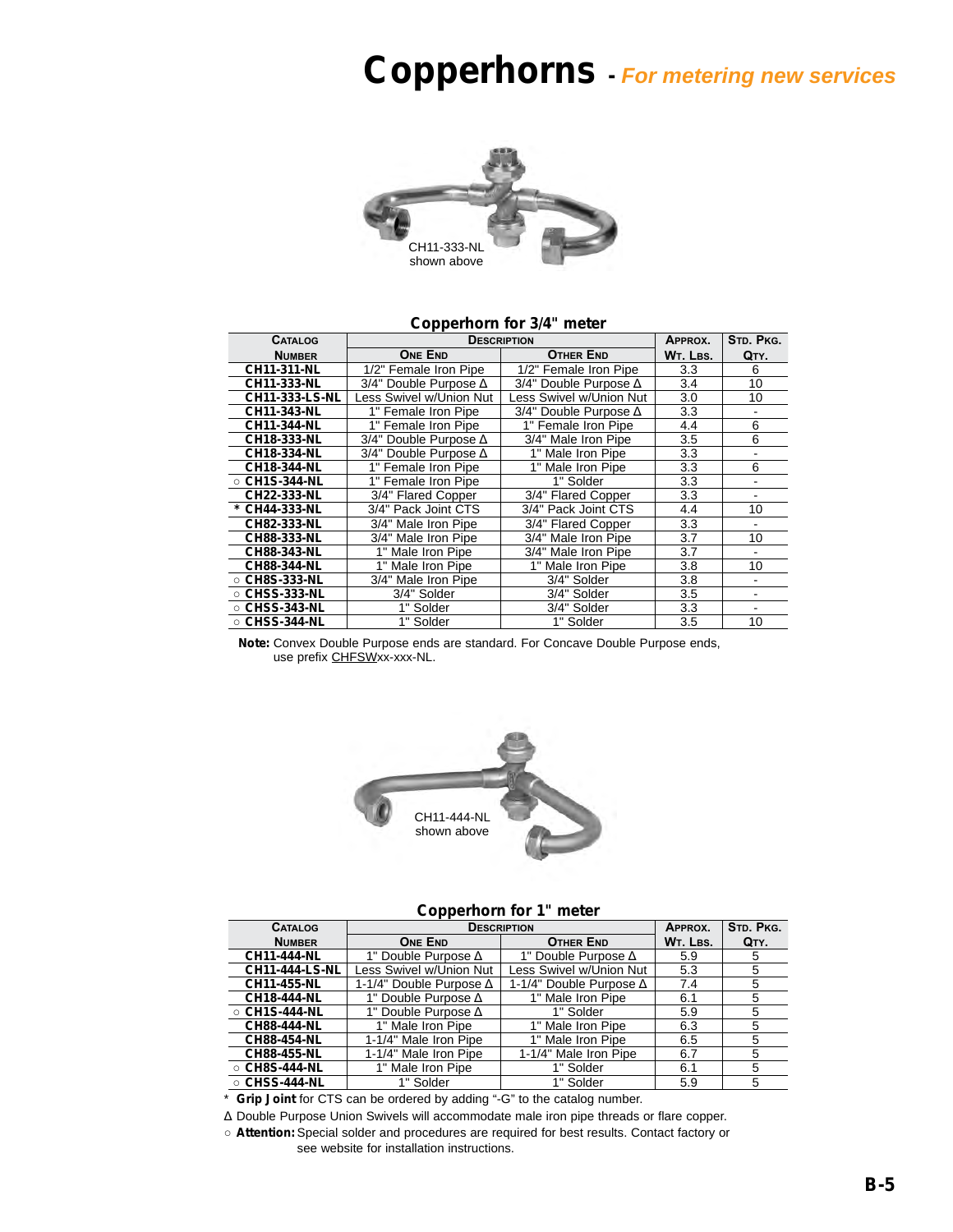## **Copperhorns Parts -** *For metering new services*



Convex body end(s) (for style CHxx-xxx-NL and VCHxx-xxx-NL) shown above

| <b>CATALOG</b>           |                                                                 | APPROX.  |
|--------------------------|-----------------------------------------------------------------|----------|
| <b>NUMBER</b>            | <b>DESCRIPTION</b>                                              | WT. LBS. |
| <b>CSS1-31-NL</b>        | 1/2" Female Iron Pipe Thread Swivel only                        | 0.2      |
| <b>CSS8-31-NL</b>        | 1/2" Male Iron Pipe Thread Swivel only                          | 0.2      |
| CSSS-31-CR-NL<br>$\circ$ | 1/2" Solder Swivel only                                         | 0.2      |
| <b>CSS1-33-NL</b>        | 3/4" Female Iron Pipe Thread Swivel only                        | 0.3      |
| <b>CSS8-33-NL</b>        | 3/4" Male Iron Pipe Thread Swivel only                          | 0.2      |
| CSSS-33-CR-NL<br>$\circ$ | 3/4" Solder Swivel only                                         | 0.7      |
| <b>CSS4-33-NL</b>        | 3/4" CTS Pack Joint Swivel only (w/ PJ nut)                     | 0.7      |
| <b>CSS4-33-G-NL</b>      | 3/4" CTS Grip Joint Swivel only (w/ GJ nut)                     | 0.4      |
| <b>CSS8-34-NL</b>        | 1" Male Iron Pipe Thread Swivel only                            | 0.2      |
| CSSS-34-CR-NL<br>$\circ$ | 1" Solder Swivel only                                           | 0.2      |
| CSUN-3                   | Union Nut only                                                  | 0.2      |
| CSSUN1-34-NL             | 1" Female Iron Pipe Thread Swivel & Union Nut assembly          | 0.9      |
| <b>CSSUN4-33-NL</b>      | 3/4" CTS Pack Joint Swivel & Union Nut assembly                 | 0.9      |
| CSSUN4-33-Q-NL           | 3/4" CTS Quick Joint Swivel & Union Nut assembly                | 1.1      |
| CSSUN4-34-Q-NL           | 1" CTS Quick Joint Swivel & Union Nut assembly                  | 1.4      |
| <b>CSA4-33-Q-NL</b>      | 3/4" CTS Quick Joint Adapter for 3/4" Double Purpose Nose       | 1.0      |
| <b>CSA7-33-NL</b>        | 3/4" Pack Joint for PVC for 3/4" Double Purpose                 | 1.1      |
| HHSCS8-333-NL            | 3/4" Dual Check Valve with Valve Copperhorn Union Swivel Inlet  | 2.0      |
|                          | and 3/4" MIP Outlet (Unit attaches directly to Copperhorn body) |          |
| GT-205                   | 3/4" Composition Gasket for Double Purpose Connection           |          |

### **Parts for Copperhorn with Convex Ends for 5/8", 5/8"x3/4" and 3/4" meters (Style CHxx-xxx-NL)**



Concave body end(s) (for style CHFSWxx-xxx-NL) shown above

### **Parts for Copperhorn with Concave Ends for 5/8", 5/8"x3/4" and 3/4" meters (Style CHFSWxx-xxx-NL)**

| <b>CATALOG</b><br><b>NUMBER</b> |                     | <b>DESCRIPTION</b>                                                                                                          |     |
|---------------------------------|---------------------|-----------------------------------------------------------------------------------------------------------------------------|-----|
|                                 |                     |                                                                                                                             |     |
|                                 | <b>CHS8-31-NL</b>   | 1/2" Male Swivel only                                                                                                       | 0.3 |
|                                 | <b>CHS1-31-NL</b>   | 1/2" Female Swivel only                                                                                                     | 0.2 |
| $\circ$                         | CHSS-31-NL          | 1/2" Solder Swivel only                                                                                                     | 0.2 |
|                                 | <b>CHS8-33-NL</b>   | 3/4" Male Swivel only                                                                                                       | 0.3 |
|                                 | <b>CHS1-33-NL</b>   | 3/4" Female Swivel only                                                                                                     | 0.2 |
| $\circ$                         | CHSS-33-NL          | 3/4" Solder Swivel only                                                                                                     | 0.2 |
|                                 | <b>CHS8-34-NL</b>   | 1" Male Swivel only                                                                                                         | 0.4 |
| $\circ$                         | <b>CHSS-34-NL</b>   | 1" Solder Swivel only                                                                                                       | 0.2 |
|                                 | <b>CHSUN1-34-NL</b> | 1" Female Swivel with Union Nut (assembly)                                                                                  | 0.7 |
| $\star$                         | <b>CHS4-33-NL</b>   | 3/4" CTS Pack Joint Swivel (less Union Nut)                                                                                 | 0.7 |
|                                 | $WR-3-NL$           | 3/4" Wedding Ring only                                                                                                      | 0.1 |
|                                 | HHSCH8-333-NL       | 3/4" Dual Check Valve with Copperhorn Union Swivel Inlet<br>and 3/4" MIP Outlet (unit attaches directly to Copperhorn body) | 1.8 |

### **Parts for Copperhorn for 1" meter**

| <b>CATALOG</b>          | <b>DESCRIPTION</b>                                  | APPROX.  |
|-------------------------|-----------------------------------------------------|----------|
| <b>NUMBER</b>           |                                                     | WT. LBS. |
| <b>CSUN-4</b>           | Union Nut only                                      | 0.4      |
| <b>CSS8-44-NL</b>       | 1" Male Swivel only                                 | 0.3      |
| <b>CSS1-44-NL</b>       | 1" Female Swivel only                               | 0.3      |
| <b>CSSS-44-CR-NL</b>    | 1" Solder Swivel only                               | 0.3      |
| <b>CSS8-45-NL</b>       | 1-1/4" Male Swivel only                             | 0.7      |
| <b>CSSUN1-45-AWT-NL</b> | 1-1/4" Female Swivel with Union Nut (assembly)      | 1.5      |
| WR-4-NL                 | 1" Wedding Ring only                                | 0.1      |
| <b>CSA4-44-Q-NL</b>     | 1" Quick Joint (CTS) Adapter (non swivel)           | 1.5      |
| GT-206                  | 1" Composition Gasket for Double Purpose Connection |          |

*\** **Grip Joint** for CTS can be ordered by adding "-G" to the catalog number.

○ **Attention:** Special solder and procedures are required for best results. Contact factory or see website for installation instructions.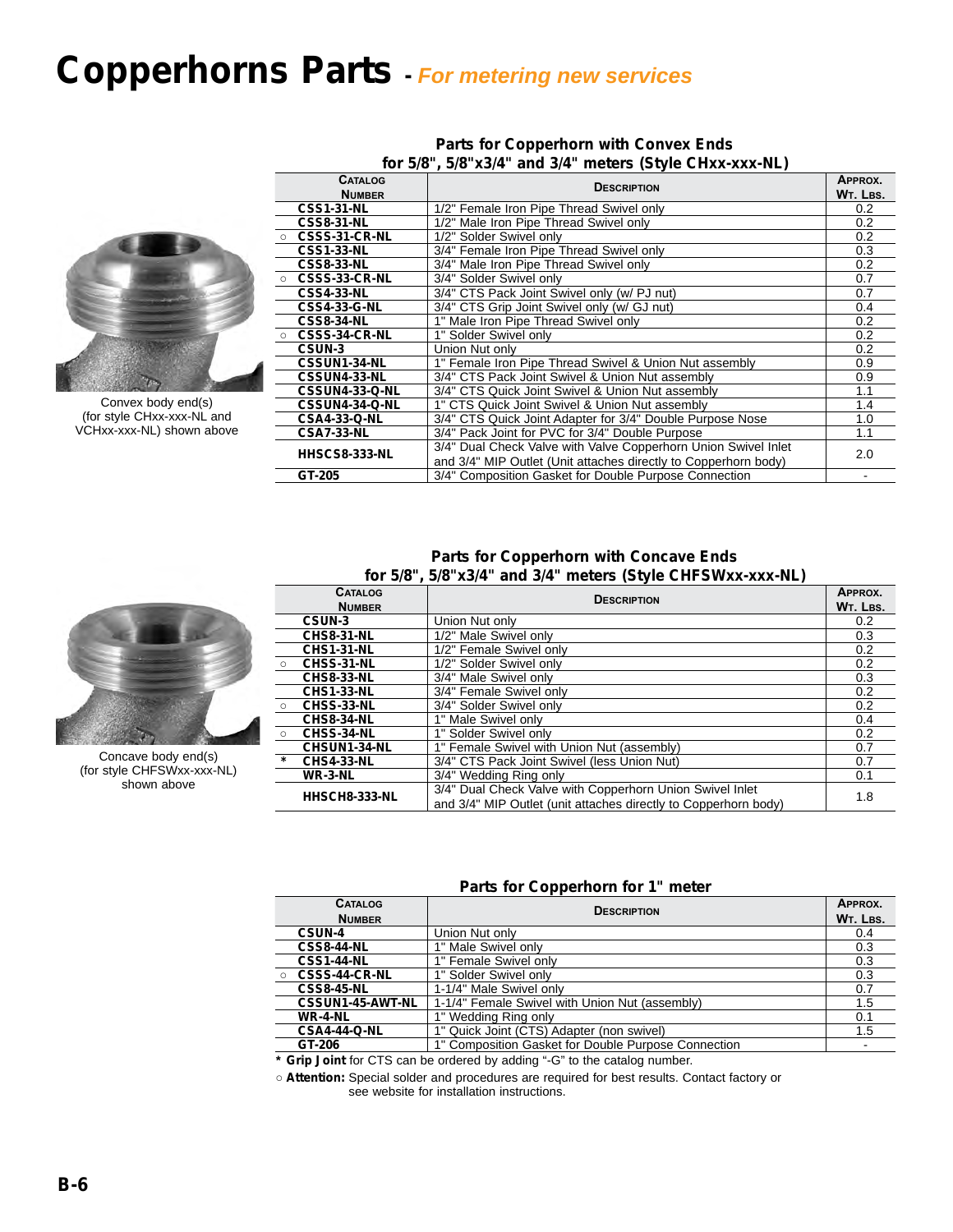## **Valve Copperhorns -** *For metering new services*

The Valve Copperhorn is a desirable meter setting when it is advantageous to have a convenient and easily operated valve for customer use. The Valve Copperhorn incorporates a high-quality compression valve as an integral part of the setter body and can be used as an inlet valve or an outlet valve, depending on how the setter is installed.

Valve Copperhorns are made in three meter sizes, as listed below.



VCH11-233-NL shown above

### **Valve Copperhorn for 5/8" meter**

| <b>CATALOG</b>      | <b>DESCRIPTION</b>           | APPROX.                      | STD. PKG. |                          |
|---------------------|------------------------------|------------------------------|-----------|--------------------------|
| <b>NUMBER</b>       | <b>ONE END</b>               | <b>VALVE END</b>             | WT. LBS.  | QTY.                     |
| <b>VCH11-133-NL</b> | 3/4" Double Purpose $\Delta$ | 3/4" Double Purpose $\Delta$ | 3.9       | $\overline{\phantom{0}}$ |
| <b>VCH18-133-NL</b> | 3/4" Double Purpose $\Delta$ | 3/4" Male Iron Pipe          | 4.1       | 10                       |
| <b>VCH81-133-NL</b> | 3/4" Male Iron Pipe          | 3/4" Double Purpose $\Delta$ | 4.3       | $\overline{\phantom{0}}$ |
| <b>VCHSS-133-NL</b> | 3/4" Solder                  | 3/4" Solder                  | 4.0       | 10                       |

### **Valve Copperhorn for 5/8"x3/4" meter**

| <b>CATALOG</b>           |                              | <b>DESCRIPTION</b>           |          |      |
|--------------------------|------------------------------|------------------------------|----------|------|
| <b>NUMBER</b>            | <b>ONE END</b>               | <b>VALVE END</b>             | WT. LBS. | QTY. |
| <b>VCH11-211-NL</b>      | 1/2" Female Iron Pipe        | 1/2" Female Iron Pipe        | 4.3      | 10   |
| <b>VCH11-233-NL</b>      | 3/4" Double Purpose $\Delta$ | 3/4" Double Purpose $\Delta$ | 4.2      |      |
| <b>VCH11-233-LS-NL</b>   | Less Swivel w/Nut            | Less Swivel w/Nut            | 3.8      |      |
| <b>VCH18-233-NL</b>      | 3/4" Double Purpose $\Delta$ | 3/4" Male Iron Pipe          | 4.3      |      |
| <b>VCH18-234-NL</b>      | 3/4" Double Purpose $\Delta$ | 1" Male Iron Pipe            | 4.3      |      |
| <b>VCH88-233-NL</b>      | 3/4" Male Iron Pipe          | 3/4" Male Iron Pipe          | 4.4      |      |
| <b>VCH88-243-NL</b>      | 1" Male Iron Pipe            | 3/4" Male Iron Pipe          | 4.3      |      |
| <b>VCH88-244-NL</b>      | 1" Male Iron Pipe            | 1" Male Iron Pipe            | 4.5      |      |
| VCHSS-233-NL<br>$\Omega$ | 3/4" Solder                  | 3/4" Solder                  | 4.2      |      |

### **Valve Copperhorn for 3/4" meter**

| <b>CATALOG</b>      | <b>DESCRIPTION</b>           | APPROX.                      | STD. PKG. |      |
|---------------------|------------------------------|------------------------------|-----------|------|
| <b>NUMBER</b>       | One End                      | <b>VALVE END</b>             | WT. LBS.  | QTY. |
| <b>VCH11-333-NL</b> | 3/4" Double Purpose $\Delta$ | 3/4" Double Purpose $\Delta$ | 4.2       | -    |
| <b>VCHSS-333-NL</b> | 3/4" Solder                  | 3/4" Solder                  | 4.3       | -    |

**Note**: Valve Copperhorns have convex body ends. (See photo at top of page 6.)

### **Parts for Valve Copperhorns**

| <b>CATALOG</b>               | <b>DESCRIPTION</b>                                                      |          |  |
|------------------------------|-------------------------------------------------------------------------|----------|--|
| <b>NUMBER</b>                |                                                                         | WT. LBS. |  |
| CSUN-3                       | Union Nut only                                                          | 0.2      |  |
| <b>CSS8-31-NL</b>            | 1/2" Male Swivel only                                                   | 0.3      |  |
| <b>CSS1-31-NL</b>            | 1/2" Female Swivel only                                                 | 0.2      |  |
| <b>CSS8-33-NL</b>            | 3/4" Male Swivel only                                                   | 0.3      |  |
| <b>CSS1-33-NL</b>            | 3/4" Female Swivel only                                                 | 0.2      |  |
| CSSS-33-CR-NL<br>$\Omega$    | 3/4" Solder Swivel only                                                 | 0.2      |  |
| $\star$<br><b>CSS4-33-NL</b> | 3/4" CTS Pack Joint Swivel (less Union Nut)                             | 0.7      |  |
| CSSUN4-33-Q-NL               | 3/4" CTS Quick Joint Swivel and Union Nut Assembly with Quick Joint Nut | 1.1      |  |
| CSSUN4-34-Q-NL               | 1" CTS Quick Joint Swivel and Union Nut Assembly with Quick Joint Nut   | 1.5      |  |
| <b>CSS8-34-NL</b>            | 1" Male Swivel only                                                     | 0.4      |  |
| CSSS-34-CR-NL<br>$\Omega$    | 1" Solder Swivel only                                                   | 0.2      |  |
| CSSUN1-34-NL                 | 1" Female Swivel and Union Nut Assembly                                 | 0.9      |  |
| <b>CSA4-33-Q-NL</b>          | 3/4" CTS Quick Joint Adapter for 3/4" Double Purpose Nose (non swivel)  | 1.1      |  |
|                              | 3/4" Dual Check Valve with Valve Copperhorn Union Swivel Inlet          |          |  |
| HHSCS8-333-NL                | and 3/4" MIP Outlet (unit attaches directly to Copperhorn body)         | 1.8      |  |
| GT-205                       | 3/4" Composition Gasket for Double Purpose Connection                   |          |  |

\* **Grip Joint** for CTS can be ordered by adding "-G" to the catalog number.

Δ Double Purpose Union Swivels will accommodate male iron pipe threads or flare copper.

○ **Attention:**Special solder and procedures are required for best results. Contact factory or

see website for installation instructions.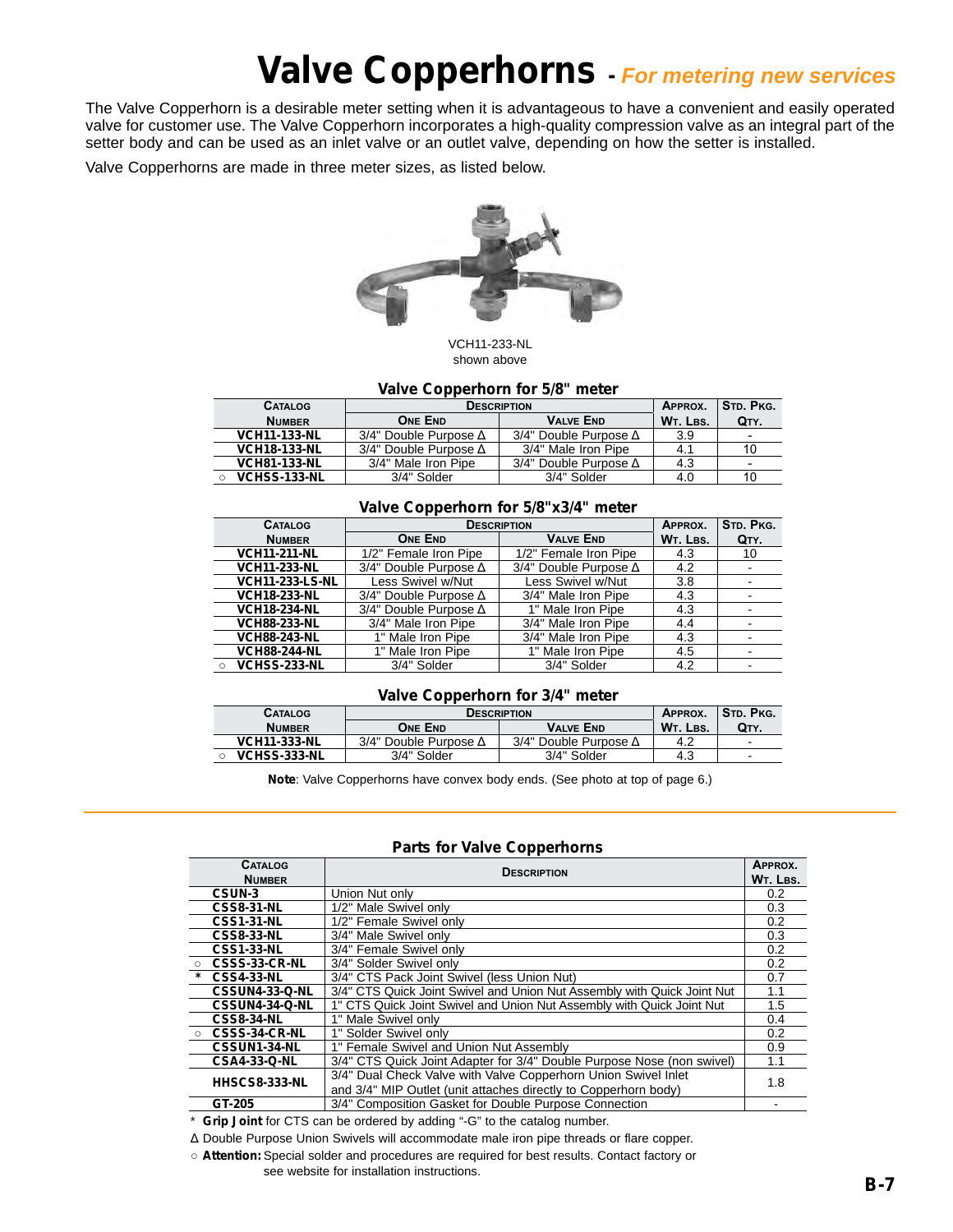## **Plumbhorns -** *For metering new services*

The Ford Plumbhorn is a simple, inexpensive meter setting device which can save the cost of ordinary meter couplings, ells, nipples and pipe joints. As with all Ford setters, the Plumbhorn provides correct meter spacing, alignment, and becomes a permanent part of the plumbing when installed in a vertical pipe.

Each end of the Plumbhorn body has 3/4" male pipe threads for a variety of couplings, valves and check valves. The overall body height is 3-1/16".



| <b>CATALOG</b><br><b>NUMBER</b> | <b>METER SIZE</b> | APPROX.<br>WT. LBS. | STD. PKG.<br>QTY. |
|---------------------------------|-------------------|---------------------|-------------------|
| <b>PB-1-NL</b>                  | 5/8"              | 1.8                 | -                 |
| <b>PB-2-NL</b>                  | 5/8"x3/4"         | 2.1                 | 10                |
| PB-3-NL                         | 3/4"              | 2.1                 | -                 |

## **Handyhorns -** *For metering new or existing services*

*(Setters with integral inlet - outlet compression connections)*

The Ford Handyhorn is an inside meter setting device with integral compression connections. It is designed to be installed in vertical basement or utility room piping and can be used in new plumbing installations or in existing service lines. Compression connections eliminate the need to thread, flare or solder pipe, but do require that the pipe be shifted out of alignment slightly when installed in existing lines.

*Before ordering Handyhorns for meter installations in existing lines, it is essential that a careful*  **survey be made of the types and sizes of piping to be encountered.** This is of importance because the compression connection on each fitting is for the size and type of pipe specified on the order and cannot be adapted to anything else. This is different from the compression connection assemblies on Ford Kornerhorns (see pages 9 - 12) which are interchangeable and allow the Kornerhorn to be used with a wide variety of pipe and tubing.



| <b>CATALOG NUMBER</b> | <b>METER SIZE</b> | <b>SIZE AND TYPE.</b> | APPROX.  | STD. PKG. |
|-----------------------|-------------------|-----------------------|----------|-----------|
|                       |                   | OF EXISTING PIPE      | WT. LBS. | QTY.      |
| <b>HH1-15-NL</b>      | 5/8"              | 1/2" Iron Pipe        | 2.1      | 10        |
| <b>HH1-35-NL</b>      | 5/8"              | 3/4" Iron Pipe        | 2.2      |           |
| + HH1-14-NL           | 5/8"              | 1/2" Copper Tubing    | 2.2      | 10        |
| ** HH1-34-NL          | 5/8"              | 3/4" Copper Tubing    | 2.3      | 10        |
| <b>HH2-15-NL</b>      | 5/8"x3/4"         | 1/2" Iron Pipe        | 2.3      | 10        |
| <b>HH2-35-NL</b>      | 5/8"x3/4"         | 3/4" Iron Pipe        | 2.4      | 10        |
| ◆ HH2-14-NL           | 5/8"x3/4"         | 1/2" Copper Tubing    | 2.5      | 10        |
| ** HH2-34-NL          | 5/8"x3/4"         | 3/4" Copper Tubing    | 2.5      | 10        |
| * HH2-44-NL           | 5/8"x3/4"         | 1" Copper Tubing      | 2.7      | 10        |
| <b>HH3-35-NL</b>      | 3/4"              | 3/4" Iron Pipe        | 2.5      | 10        |
| ** HH3-34-NL          | 3/4"              | 3/4" Copper Tubing    | 2.6      | 10        |

*\** **Grip Joint** for CTS can be ordered by adding "-G" to the catalog number.

♦ **Quick Joint** can be ordered by adding "-Q" to this catalog number.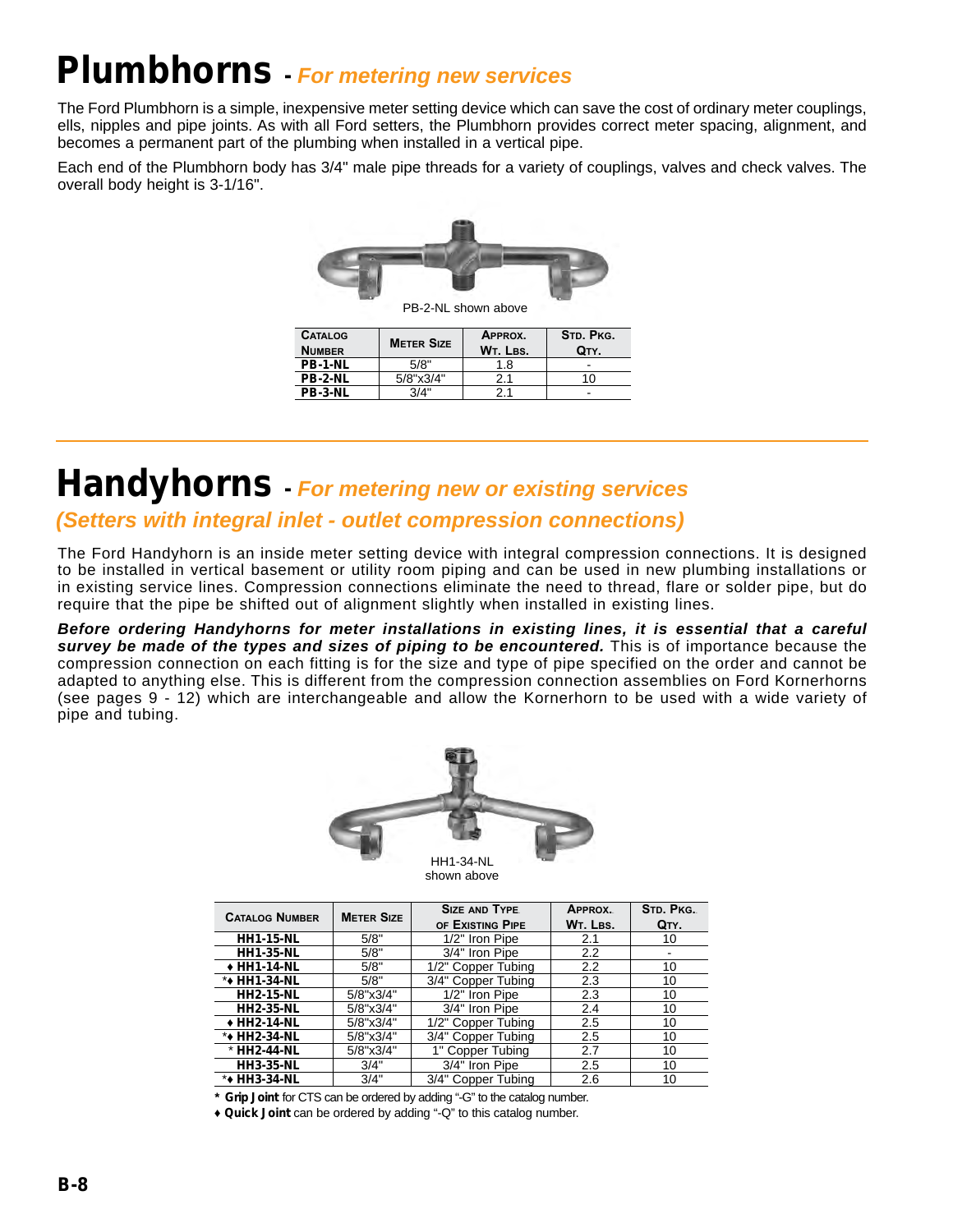

## **Kornerhorns -** *For metering existing services*

### **The heart of the Kornerhorn system is the removable Compression Assembly.**

Using these removable Compression Assemblies, any Kornerhorn, Pretzelhorn or Drophorn can be adapted to connect to iron pipe, copper tubing or plastic pipe, with no threading, flaring or soldering. Little or no changes need to be made in customer's plumbing. Meter couplings, pipe fittings, and electrical bonding devices are not required when using properly installed Pack Joint and Grip Joint service line connections. Electrical bonding is achieved through the clamping/set screw mechanism of the Pack Joint nut or the gripper ring of the Grip Joint Nut.

## **The Kornerhorn is adaptable.**

The Kornerhorn can position the water meter properly (horizontally) in a vertical pipe and, if necessary, in close quarters, such as in the corner of a basement or utility room. It can also position the meter properly in horizontal or sloping pipe. **The interchangeable Compression Assembly System eliminates the usual pipe survey prior to the meter installation.** Kornerhorn Inside

PJA4-13-NL removable Pack Joint Assembly for Copper or Plastic Tubing





PJA5-13-NL removable Pack Joint Assembly for Iron Pipe

Setters can be ordered in a quantity sufficient to complete the job along with a small representative number of Compression Assemblies. As the job progresses, experience will dictate the approximate quantity of each type of Compression necessary to complete the job and they can be ordered at a later date. The available types of Compression Assemblies for almost all types of water piping material are shown in the tables on page 11. A variety of detachable and integral valves are available as listed on page 10.

### **With a Kornerhorn, meters can be installed in most locations in a matter of minutes.**

This information also applies to Pretzelhorns and Drophorns.

If conditions permit, the meter should be set from two to four feet above the floor. The pipe should be cleaned using a file or coarse emery cloth on iron pipe, or steel wool on copper tubing.

- **1.** Cut out a section of the pipe equal to the total laying length of the Kornerhorn body plus assembled accessory valves or check valves. The exposed pipe/ tubing ends should be scraped and filed to remove burrs and rough surfaces.
- **2.** The removable Compression Assemblies are slipped onto the pipe ends as shown in the drawing.
- **3.** If the water service line is plastic pipe or tubing, insert the required Insert Stiffeners.
- **4.** The Kornerhorn body, with optional valves attached, is now inserted in the space between the pipes. The Compression Assemblies are slipped along the pipes and screwed tightly onto the body. The compression nuts are then tightened and locked onto the pipes. The Kornerhorn is now a part of the basement piping structure, and when metal pipe and Pack Joint or Grip Joint connections are used, electrical bonding is provided for grounding typical household currents.



**5.** After installation is made, the pipe should be flushed to wash out pipe scale and chips. The meter is then connected to the Kornerhorn in a horizontal position, with the dial facing upward.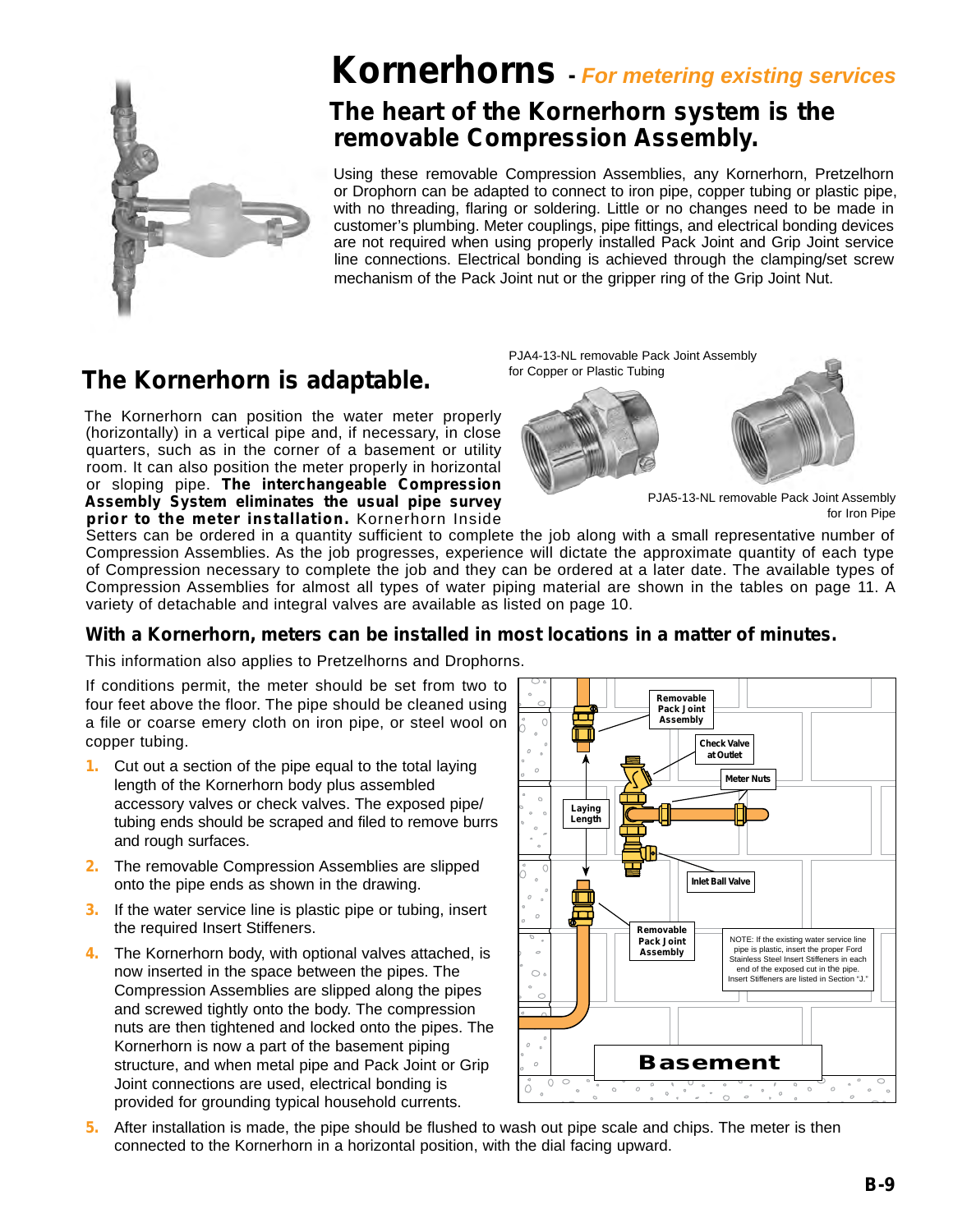## **Kornerhorns -** *For metering existing services*



KH-2-NL Kornerhorn



KH-2-NL Kornerhorn shown with Detachable Ball Valve, Dual Check Valve and Pack Joint Assemblies

| for Metering Existing Services |                   |          |           |  |  |
|--------------------------------|-------------------|----------|-----------|--|--|
| <b>CATALOG</b>                 | <b>METER SIZE</b> | APPROX.  | STD. PKG. |  |  |
| <b>NUMBER</b>                  |                   | WT. LBS. | QTY.      |  |  |
| KH-1-NL                        | 5/8"              | 1.9      | 25        |  |  |
| KH-2-NL                        | 5/8"x3/4"         | 2.1      | 25        |  |  |
| KH-3-NL                        | 3/4"              | 2.2      | 20        |  |  |
| KH-4-NL                        | 4 !!              | 4.0      |           |  |  |

**Kornerhorns Only** 

### **Detachable Valves for KH-1-NL, KH-2-NL and KH-3-NL Kornerhorns**

| <b>CATALOG</b> | <b>DESCRIPTION</b>                          | APPROX.  | STD. PKG. |
|----------------|---------------------------------------------|----------|-----------|
| <b>NUMBER</b>  |                                             | WT. LBS. | QTY.      |
| KH-VALVE-1-NL  | <b>Compression Kornerhorn Valve</b>         | 1.3      | 6         |
| KH-VALVE-1D-NL | Compression Kornerhorn Valve with drain     | 1.4      |           |
| KHBV-1-NL      | 5/8" Kornerhorn Ball Valve                  | 1.4      | 12        |
| KHBV-1D-NL     | 5/8" Kornerhorn Ball Valve with drain       | 1.5      |           |
| KHBV-1-HB-2-NL | 5/8" Kornerhorn Ball Valve with HB-2 handle | 1.6      | 8         |
| KHCV-1-NL      | Kornerhorn Check Valve                      | 1.2      | 10        |
| KHHCV-1-NL     | Kornerhorn Dual Check Valve                 | 1.7      | 8         |
| KHHCV-1D-NL    | Kornerhorn Dual Check Valve with drain      | 1.9      |           |
| KH-HHCH-1-NL   | In-Line Accessible Cartridge Style          | 1.9      | 4         |
|                | Kornerhorn Dual Check Valve                 |          |           |
|                | In-Line Accessible Cartridge Style          |          |           |
| KH-HHCH-1D-NL  | Kornerhorn Dual Check Valve with drain      | 1.9      | 4         |

### **Detachable Valves for KH-4-NL Kornerhorn**

| <b>CATALOG</b>    | <b>DESCRIPTION</b>                         |          | APPROX. STD. PKG. |
|-------------------|--------------------------------------------|----------|-------------------|
| <b>NUMBER</b>     |                                            | WT. LBS. | QTY.              |
| KH-VALVE-4-NL     | 1" Kornerhorn Compression Valve            | 2.1      | 5                 |
| KH-VALVE-4D-NL    | 1" Kornerhorn Compression Valve with drain | 2.2      |                   |
| <b>B81-455-NL</b> | 1" Kornerhorn Ball Valve                   | 2.9      |                   |
| B81-455-HB-34-NL  | 1" Kornerhorn Ball Valve with HB-34 Handle | 3.1      |                   |
| .                 |                                            |          |                   |

**Note:** Detachable items will be packaged separately.



KHVBHH-2-NL Kornerhorn with Integral Angle Ball Valve and Angle Dual Check Valve

#### **Kornerhorns with Integral Valves**

|                                    | <b>CATALOG NUMBER</b> |             |                   | <b>DESCRIPTION</b> |                      | APPROX. |
|------------------------------------|-----------------------|-------------|-------------------|--------------------|----------------------|---------|
| <b>METER SIZE &amp; VALVE TYPE</b> |                       |             |                   |                    | WT. LBS.             |         |
| 5/8"                               | 5/8"x3/4"             | 3/4"        | 4.                | <b>INLET VALVE</b> | <b>OUTLET VALVE</b>  |         |
| KHVB-1-NL                          | KHVB-2-NL             | KHVB-3-NL   | KHVB-4-NL         | Ball               | None                 | 3.1     |
| KHVBH-1-NL                         | KHVBH-2-NL            | KHVBH-3-NL  | KHVBH-4-NL        | Ball               | Single Check         | 4.2     |
| KHVBHH-1-NL                        | KHVBHH-2-NL           | KHVBHH-3-NL | KHVBHH-4-NL       | Ball               | Dual Check           | 4.3     |
| KHVBHC-1-NL                        | KHVBHC-2-NL           | KHVBHC-3-NL | KHVBHC-4-NL       | Ball               | Dual Cartridge Check |         |
| KHH-1-NL                           | KHH-2-NL              |             |                   | None               | Single Check         | -       |
| KHHH-1-NL                          | KHHH-2-NL             |             | <b>VKHHH-4-NL</b> | None               | Dual Check           |         |
| KHHC-1-NL                          | KHHC-2-NL             |             | KHHC-4-NL         | None               | Dual Cartridge Check | 3.6     |

**▼** 1" Angle Cascading Dual Check Valve contains 3/4" internal components

Setters with integral angle ball valve will be reduced port unless otherwise requested. Reduced port valves usually provide suitable water flow. (Add "-FP" to the catalog number for full port.)

**Note:** The inlet operating valve, on single valve units, is assembled on the short tube unless otherwise specified. This configuration will place the meter to the left of the plumbing as water flows up into the Kornerhorn. Units with a check valve are assembled with the check valve on the short tube unless otherwise specified. This configuration will place the meter to the right of the plumbing as water flows up into the Kornerhorn.

### **Catalog Section I describes the use and precautions for Single, Dual and Cartridge Style Dual Check Valves.**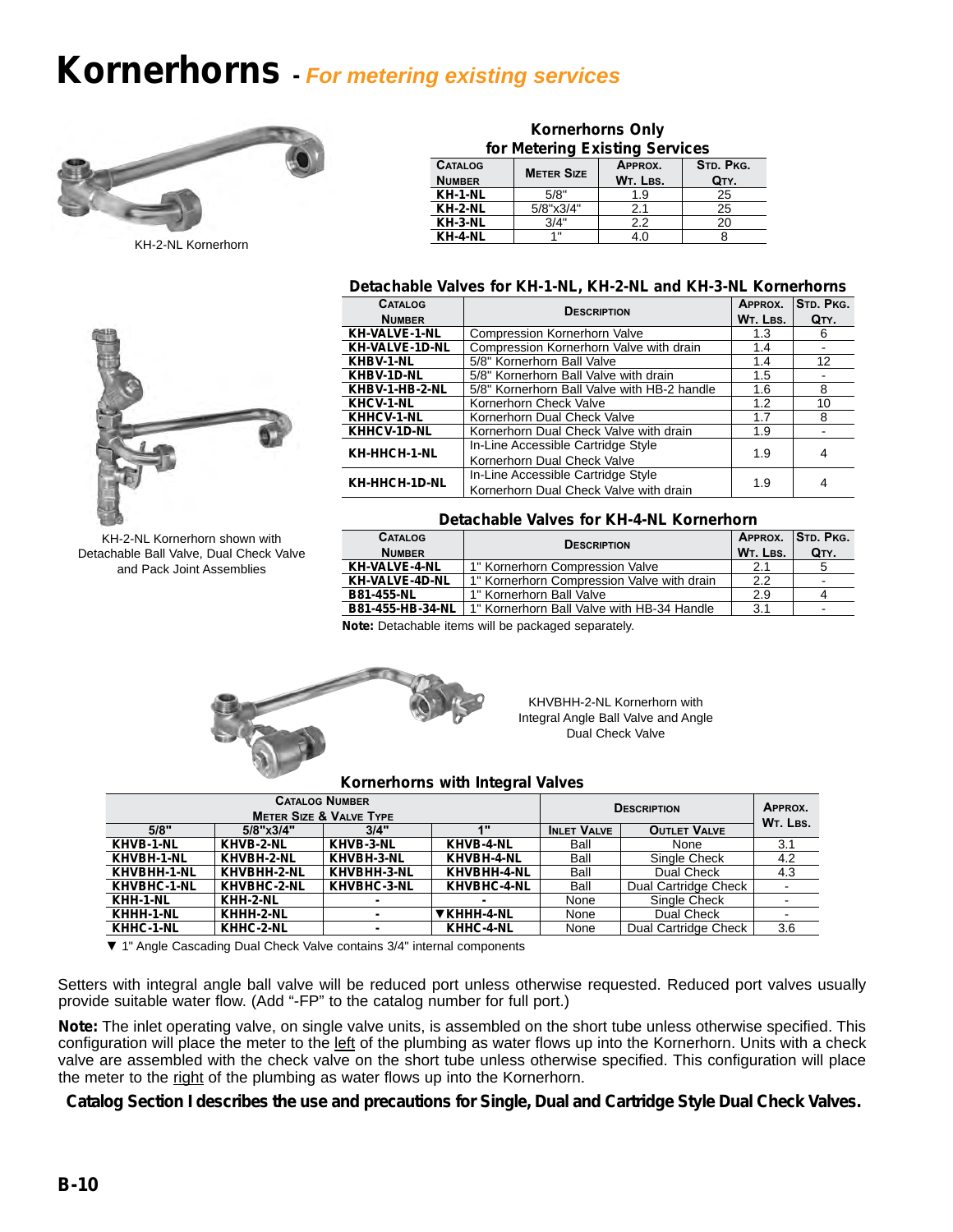## **Kornerhorns -** *For metering existing services*

Pack Joint or Other Compression Assemblies for KH-1-NL, KH-2-NL and KH-3-NL Kornerhorns **(two required per Kornerhorn)**

| <b>CATALOG</b>        |                                | <b>DESCRIPTION</b>                  | APPROX.  | STD. PKG. |
|-----------------------|--------------------------------|-------------------------------------|----------|-----------|
| <b>NUMBER</b>         | SIZE AND TYPE OF EXISTING PIPE | <b>PACK JOINT ASSEMBLY REQUIRED</b> | WT. LBS. | Qty.      |
| + PJA4-11-NL          | 1/2" Copper or Plastic Tube    | 1/2" P. J. for Pack Joint (CTS)     | 0.6      | 25        |
| ** PJA4-13-NL         | 3/4" Copper or Plastic Tube    | 3/4" P. J. for (CTS)                | 0.6      | 25        |
| * PJA4-14-NL          | 1" Copper or Plastic Tube      | $1"$ P. J. for $(CTS)$              | 0.8      | 20        |
| • PJA4-15-PJA6-14-NL  | 1-1/4" Copper or Plastic Tube  | 1-1/4" P. J. for (CTS)              | 1.2      | 10        |
| + PJA4-16-AWT-NL      | 1-1/2" Copper or Plastic Tube  | 1-1/2" P. J. for (CTS)              | 2.2      | ۰         |
| <b>PJA5-11-NL</b>     | 1/2" Iron Pipe                 | 1/2" P. J. for Iron Pipe            | 0.5      | 30        |
| <b>PJA5-13-NL</b>     | 3/4" Iron Pipe                 | 3/4" P. J. for Iron Pipe            | 0.5      | 25        |
| <b>PJA5-14-NL</b>     | 1" Iron Pipe                   | 1" P. J. for Iron Pipe              | 0.9      | 10        |
| <b>PJA5-15-NL</b>     | 1-1/4" Iron Pipe               | 1-1/4" P. J. for Iron Pipe          | 1.7      |           |
| † PJA5-16-AWT-NL      | 1-1/2" Iron Pipe               | 1-1/2" P. J. for Iron Pipe          | 2.3      |           |
| * PJA6-13-NL          | 3/4" Polyethylene Pipe         | 3/4" P. J. for P.E. Pipe            | 0.7      | 20        |
| •* PJA4-15-PJA6-14-NL | 1" Polyethylene Pipe           | 1" P. J. for P.E. Pipe              | 1.2      | 10        |
| + PJA6-15-AWT-NL      | 1-1/4" Polyethylene Pipe       | 1-1/4" P. J. for P.E. Pipe          | 1.3      | ۰         |
| + PJA6-16-IDR7-AWT-NL | 1-1/2" Polyethylene Pipe       | 1-1/2" P. J. for P.E. Pipe          | 3.2      |           |
| <b>PJA7-11-NL</b>     | 1/2" PVC Pipe                  | 1/2" PVC Pipe                       | 0.6      |           |
| <b>PJA7-13-NL</b>     | 3/4" PVC Pipe                  | 3/4" P. J. for PVC Pipe             | 0.8      | 22        |
| <b>PJA7-14-NL</b>     | 1" PVC Pipe                    | 1" P. J. for PVC Pipe               | 1.2      | 10        |
| <b>PJA7-15-NL</b>     | 1-1/4" PVC Pipe                | 1-1/4" P. J. for PVC Pipe           | 1.7      | 8         |
| † PJA7-16-AWT-NL      | 1-1/2" PVC Pipe                | 1-1/2" P. J. for PVC Pipe           | 2.3      |           |

*\** **Grip Joint** for CTS (3/4" - 2") and PEP (3/4" & 1") can be ordered by adding "-G" to the catalog number.

♦ **Quick Joint** can be ordered by adding "-Q" to this catalog number.

† **Note**: These items are not one piece but are two adapter pieces assembled water tight.

• This pack joint assembly is for use on 1-1/4" copper or plastic tubing (CTS) or 1" PE Pipe.

### Pack Joint or Other Compression Assemblies for KH-4-NL Kornerhorn **(two required per Kornerhorn)**

| <b>CATALOG</b>                       | <b>DESCRIPTION</b>             |                            | APPROX.  | STD. PKG. |
|--------------------------------------|--------------------------------|----------------------------|----------|-----------|
| <b>NUMBER</b>                        | SIZE AND TYPE OF EXISTING PIPE | P.J. ASSEMBLY REQUIRED     | WT. LBS. | QTY.      |
| ▼*+ PJA4-44-C14-54-NL                | 1" Copper or Plastic Tube      | 1" P. J. for (CTS)         | 0.9      | 12        |
| $\Psi \rightarrow$ PJA4-45-C14-55-NL | 1-1/4" Copper or Plastic Tube  | 1-1/4" P. J. (CTS)         | 1.7      | 10        |
| PJA4-46-C14-56-NL                    | 1-1/2" Copper or Plastic Tube  | 1-1/2" P. J. (CTS)         | 1.6      | 10        |
| PJA5-44-C15-54-NL                    | 1" Iron Pipe                   | 1" P. J. for Iron Pipe     | 1.1      | 10        |
| PJA5-45-C15-55-NL                    | 1-1/4" Iron Pipe               | 1-1/4" P. J. for Iron Pipe | 1.2      | 8         |
| PJA5-46-C15-56-NL                    | 1-1/2" Iron Pipe               | 1-1/2" P. J. for Iron Pipe | 1.9      | 6         |
| $V^*$ PJA6-44-C16-54-NL              | 1" Polyethylene Pipe           | 1" P. J. for P.E. Pipe     | 1.7      | 10        |
| PJA6-45-C16-55-NL                    | 1-1/4" Polvethylene Pipe       | 1-1/4" P. J. for P.E. Pipe | 1.6      | 8         |
| PJA6-46-C16-56-IDR7-NL               | 1-1/2" Polvethylene Pipe       | 1-1/2" P. J. for P.E. Pipe | 2.8      |           |
| <b>PJA7-44-C17-54-NL</b>             | 1" PVC Pipe                    | 1" P. J. for PVC Pipe      | 1.4      |           |
| PJA7-45-C17-55-NL                    | 1-1/4" PVC Pipe                | 1-1/4" P. J. for PVC Pipe  | 1.6      | 8         |
| PJA7-46-C17-56-NL                    | 1-1/2" PVC Pipe                | 1-1/2" P. J. for PVC Pipe  | 2.4      | 4         |

*\** **Grip Joint** for CTS (3/4" - 2") and PEP (3/4" & 1") can be ordered by adding "-G" to the catalog number.

♦ **Quick Joint** can be ordered by adding "-Q" to this catalog number.

The Pack Joint assemblies can be used with 274 series coppersetters.

**Note:** Ford recommends using Insert Stiffeners when using plastic pipe or tubing. Insert Stiffeners are listed in Catalog Section J.



### Pack Joint or Grip Joint Ell Assemblies for KH-1-NL, KH-2-NL and KH-3-NL Kornerhorns **(two required per Kornerhorn)**

| <b>CATALOG</b>  | <b>DESCRIPTION</b>             |                               |          | STD. PKG. |
|-----------------|--------------------------------|-------------------------------|----------|-----------|
| <b>NUMBER</b>   | SIZE AND TYPE OF EXISTING PIPE | <b>P.J. ASSEMBLY REQUIRED</b> | WT. LBS. | QTY.      |
| $*$ PJAL4-13-NL | 3/4" Copper or Plastic Tube    | 3/4" P. J. for (CTS)          | 0.9      | -         |
| $*$ PJAL6-13-NL | 3/4" Polyethylene Pipe         | $3/4$ " P. J. for P.E. Pipe   | $\sim$   | -         |

*\** **Grip Joint** for CTS (3/4" - 2") and PEP (3/4" & 1") can be ordered by adding "-G" to the catalog number.

### **Special Items for Kornerhorns**

### (Available for KH-1-NL, KH-2-NL and KH-3-NL Kornerhorns only) (*two required per Kornerhorn*)

| <b>CATALOG</b>          | <b>DESCRIPTION</b>                                       | APPROX. | STD. PKG. |
|-------------------------|----------------------------------------------------------|---------|-----------|
| <b>NUMBER</b>           |                                                          |         | QTY.      |
| <b>PJAS-11-NL</b>       | 1/2" Solder Sleeve (includes KHSCW, solid copper washer) | 0.3     | 56        |
| <b>PJAS-13-NL</b>       | 3/4" Solder Sleeve (includes KHSCW, solid copper washer) | 0.3     | 50        |
| <b>PJA8-13-NL</b>       | 3/4" Male Iron Pipe Thread                               | 0.3     | 56        |
| <b>PJA8-15-NL</b>       | 1-1/4" Male Iron Pipe Thread                             | 0.5     |           |
| <b>KHSCW</b>            | Solid Copper Washer (for positioning KH-VALVE-1-NL)      | ۰.      |           |
| <b>ORING-650024-EP</b>  | Kornerhorn Body O-ring only (Formerly KH-O-Ring)         | -       |           |
| <b>ORING-65021X2-EP</b> | O-ring for Kornerhorn Valve Swivel Connection            |         |           |



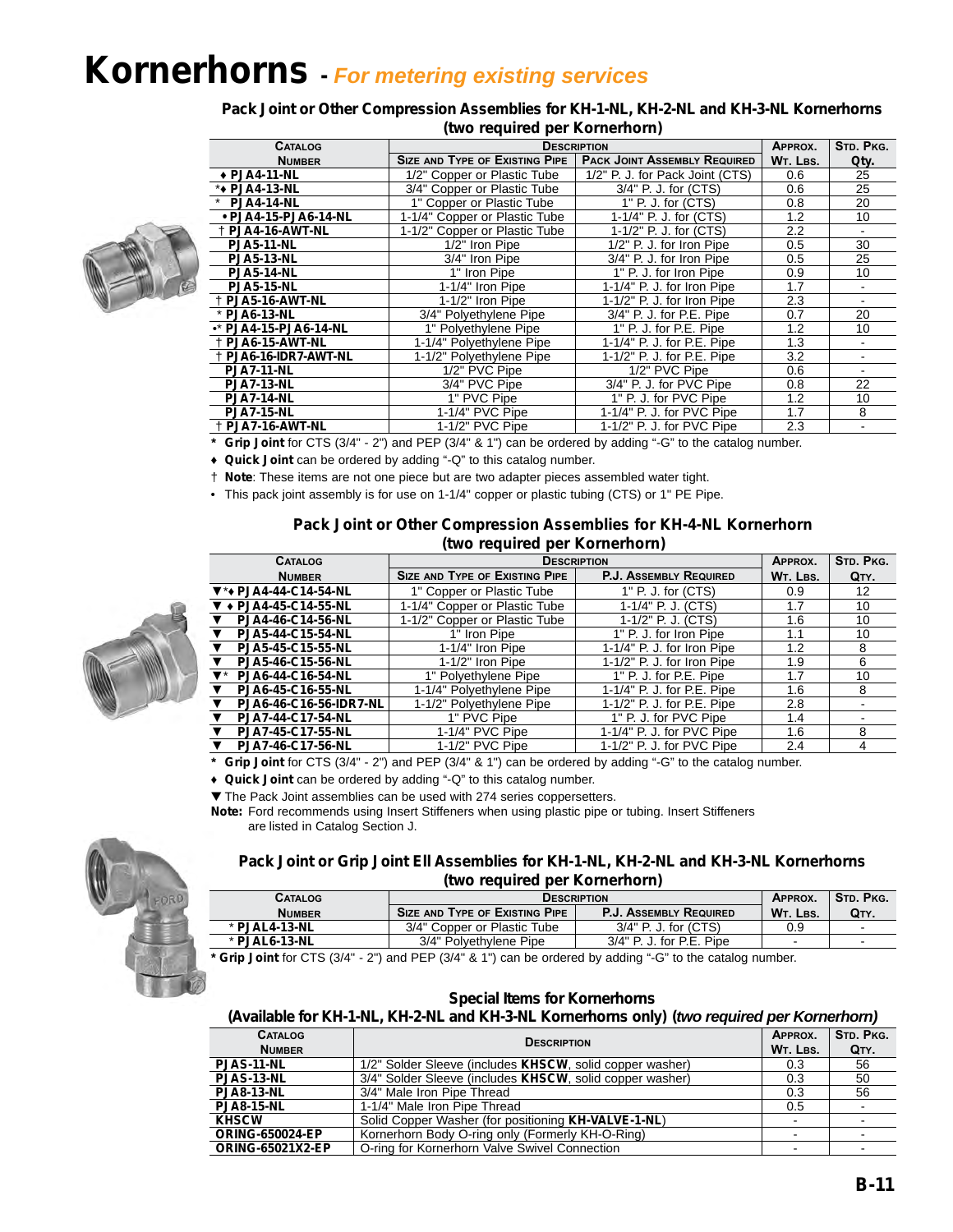## **Pretzelhorns -** *For metering existing services*

The Ford Pretzelhorn provides easy installation of a meter in a short run of horizontal pipe or where space is crowded by gas or drain pipes, water heaters, or other equipment.

The Pretzelhorn can be installed in 7-1/2" of pipe and can be turned to place the meter either to the right or left of the cut-out section. Pretzelhorns are connected to the piping with removable Compression Assemblies, the same as Kornerhorns and Drophorns. The picture below shows a typical Pretzelhorn installation. See the Kornerhorn installation information on page 9 and service line connection options (sold separately) on page 11.



The above illustration shows a PH-2-R-NL Pretzelhorn for a 5/8"x3/4" meter with two PJA5-13-NL Pack Joint Assemblies for installation in an existing 3/4" iron pipe service.

| <b>CATALOG</b> | <b>METER SIZE</b> | <b>METER POSITIONED LEFT OR</b> | APPROX.  | STD. PKG. |
|----------------|-------------------|---------------------------------|----------|-----------|
| <b>NUMBER</b>  |                   | <b>RIGHT FROM PH BODY</b>       | WT. LBS. | QTY.      |
| PH-1-L-NL      | 5/8"              | Left                            | 2.4      |           |
| PH-1-R-NL      | 5/8"              | Right                           | 2.4      | 10        |
| PH-2-L-NL      | 5/8"x3/4"         | Left                            | 2.6      | 10        |
| PH-2-R-NL      | 5/8"x3/4"         | Right                           | 2.6      | 10        |
| PH-3-L-NL      | 3/4"              | Left                            | 2.6      |           |
| PH-3-R-NL      | 3/4"              | Right                           | 2.6      |           |
| PH-4-L-NL      | $\ddotmark$       | Left                            | 5.1      |           |
| PH-4-R-NL      | $\ddotmark$       | Right                           | 5.1      |           |

**Note**: All solder joints on Ford Inside Setters are made with *lead-free solder.*

Ford Pretzelhorns can be manufactured to position the meter to the right or left of the body, depending on space constraints.

Compression Assembly pipe connections or solder connections available for Pretzelhorns are identical to those offered for Kornerhorns and are listed on page 11.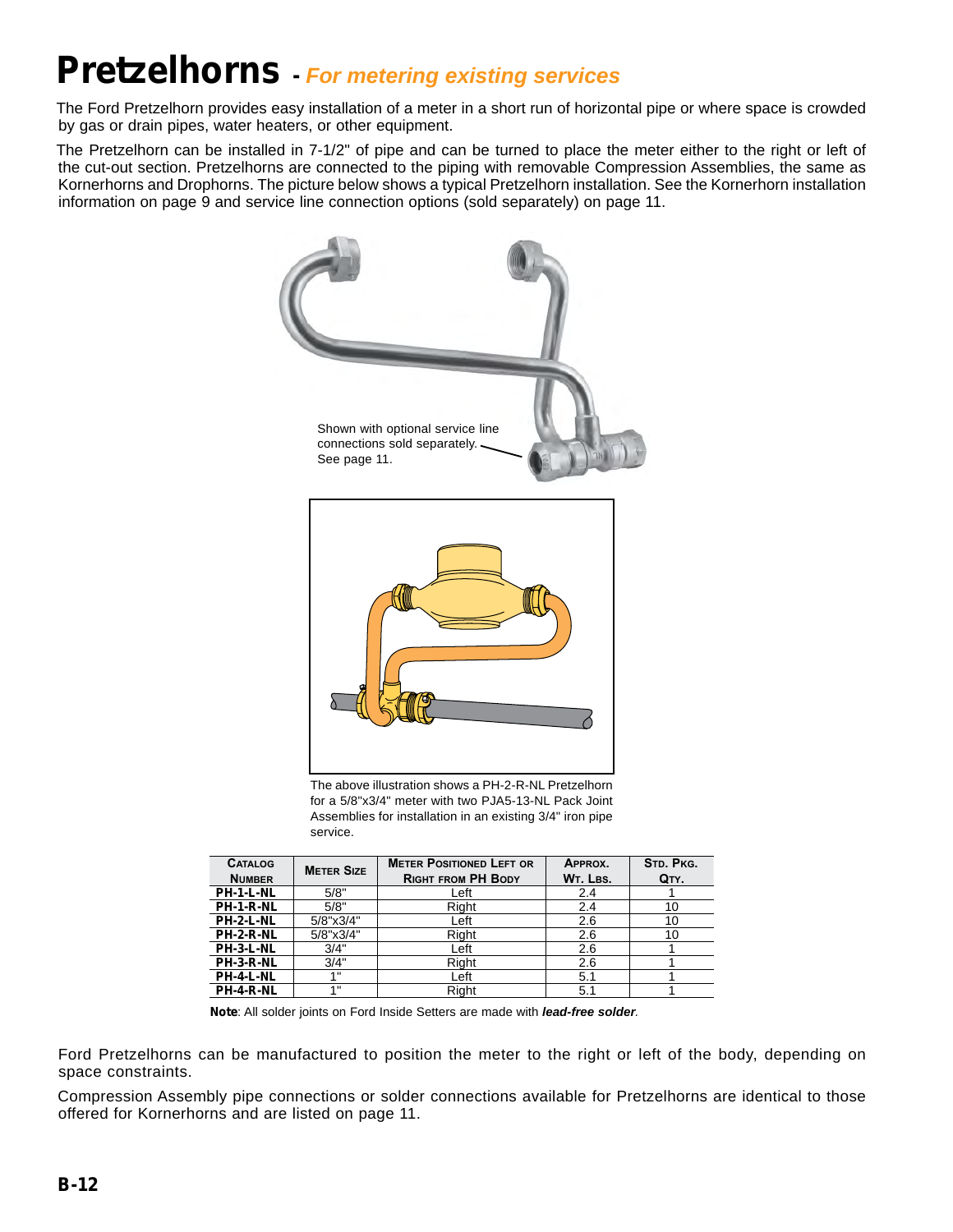## **Drophorns -** *For metering existing services*

The Drophorn simplifies the installation of a meter in buildings where the water line is near the basement or utility room ceiling. It eliminates major piping changes and saves time and money.

Because of the wide variation in the distance from the pipe to the desired meter location, Drophorns are made to order in lengths of 18", 24", 30", 36", 42" or longer. Two types are available: Type A, which places the meter in line with pipe, and Type B, which places the meter at a right angle. Drophorns are connected to the pipe with removable Pack Joint or other compression or solder connections (sold separately on page 11), the same as Kornerhorns and Pretzelhorns. See the Kornerhorn installation information on page 9.

> Two types are available: Type A places the meter in line with the pipe. Type B places the meter at a right angle to the pipe.

#### Shown with optional service line connections sold separately. See page 11.



Shown with optional service line connections sold separately. See page 11.



| CATALOG            | <b>METER</b>     | <b>TYPE OF DROPHORN</b> | LENGTH             | APPROX.                  | STD. PKG.                    |
|--------------------|------------------|-------------------------|--------------------|--------------------------|------------------------------|
| <b>NUMBER</b>      | <b>SIZE</b>      | <b>ALIGNMENT</b>        | (DISTANCE OF DROP) | WT. LBS.                 | QTY.                         |
| <b>DH-1A-18-NL</b> | $\sqrt{5/8}$     | Α                       | 18"                |                          |                              |
| <b>DH-1A-24-NL</b> | 5/8"             | A                       | 24"                |                          |                              |
| <b>DH-1A-30-NL</b> | 5/8"             | A                       | 30"                |                          |                              |
| <b>DH-1A-36-NL</b> | 5/8"             | A                       | 36"                |                          | ۰                            |
| <b>DH-2A-18-NL</b> | 5/8"x3/4"        | A                       | 18"                | 3.6                      | $\overline{\phantom{a}}$     |
| <b>DH-2A-24-NL</b> | 5/8"x3/4"        | A                       | 24"                | 4.3                      | ÷,                           |
| <b>DH-2A-30-NL</b> | 5/8"x3/4"        | A                       | 30"                |                          | $\overline{\phantom{a}}$     |
| <b>DH-2A-36-NL</b> | 5/8"x3/4"        | A                       | 36"                |                          | $\blacksquare$               |
| <b>DH-3A-18-NL</b> | 3/4"             | A                       | 18"                | 3.5                      | $\blacksquare$               |
| <b>DH-3A-24-NL</b> | 3/4"             | A                       | 24"                | $\overline{a}$           | ٠                            |
| <b>DH-3A-30-NL</b> | 3/4"             | Α                       | 30"                |                          | ۰                            |
| <b>DH-3A-36-NL</b> | 3/4"             | A                       | 36"                | $\overline{\phantom{0}}$ | ۰                            |
| <b>DH-4A-18-NL</b> | 1"               | A                       | 18"                | $\blacksquare$           | ۰                            |
| <b>DH-4A-24-NL</b> | 1"               | A                       | 24"                |                          | $\overline{\phantom{0}}$     |
| <b>DH-4A-30-NL</b> | $\overline{1}$   | A                       | 30"                |                          | $\blacksquare$               |
| <b>DH-4A-36-NL</b> | 1"               | A                       | 36"                | $\overline{\phantom{0}}$ | $\qquad \qquad \blacksquare$ |
| <b>DH-1B-18-NL</b> | $5/8$ "          | B                       | 18"                | $\blacksquare$           | $\blacksquare$               |
| <b>DH-1B-24-NL</b> | 5/8"             | B                       | 24"                | ۰                        | ۰                            |
| <b>DH-1B-30-NL</b> | 5/8"             | B                       | 30"                |                          | $\blacksquare$               |
| <b>DH-1B-36-NL</b> | 5/8"             | B                       | 36"                | -                        | -                            |
| <b>DH-2B-18-NL</b> | 5/8"x3/4"        | B                       | 18"                | ä,                       | $\overline{\phantom{0}}$     |
| <b>DH-2B-24-NL</b> | 5/8"x3/4"        | B                       | 24"                |                          | $\overline{\phantom{a}}$     |
| DH-2B-30-NL        | $5/8$ "x $3/4$ " | B                       | 30"                | 4.4                      | ÷                            |
| <b>DH-2B-36-NL</b> | 5/8"x3/4"        | $\overline{\mathsf{B}}$ | 36"                | -                        | $\overline{\phantom{a}}$     |
| <b>DH-3B-18-NL</b> | 3/4"             | $\overline{\mathsf{B}}$ | 18"                | ۰                        | $\blacksquare$               |
| <b>DH-3B-24-NL</b> | 3/4"             | B                       | 24 <sup>1</sup>    | ٠                        | $\blacksquare$               |
| <b>DH-3B-30-NL</b> | 3/4"             | $\overline{\mathsf{B}}$ | 30"                | 4.5                      | ۰                            |
| DH-3B-36-NL        | 3/4"             | $\overline{B}$          | 36"                | ä,                       | $\blacksquare$               |
| <b>DH-4B-18-NL</b> | $\overline{1}$   | B                       | 18"                |                          |                              |
| <b>DH-4B-24-NL</b> | $\overline{1}$   | B                       | 24"                |                          |                              |
| <b>DH-4B-30-NL</b> | $\overline{1}$   | B                       | 30"                | 7.8                      | $\blacksquare$               |
| <b>DH-4B-36-NL</b> | $\overline{1}$   | $\overline{B}$          | 36"                | 8.6                      | $\overline{a}$               |

Pack Joint or other compression assembly connections or solder connections available for Drophorns are identical to those offered for Kornerhorns and are listed on page 11.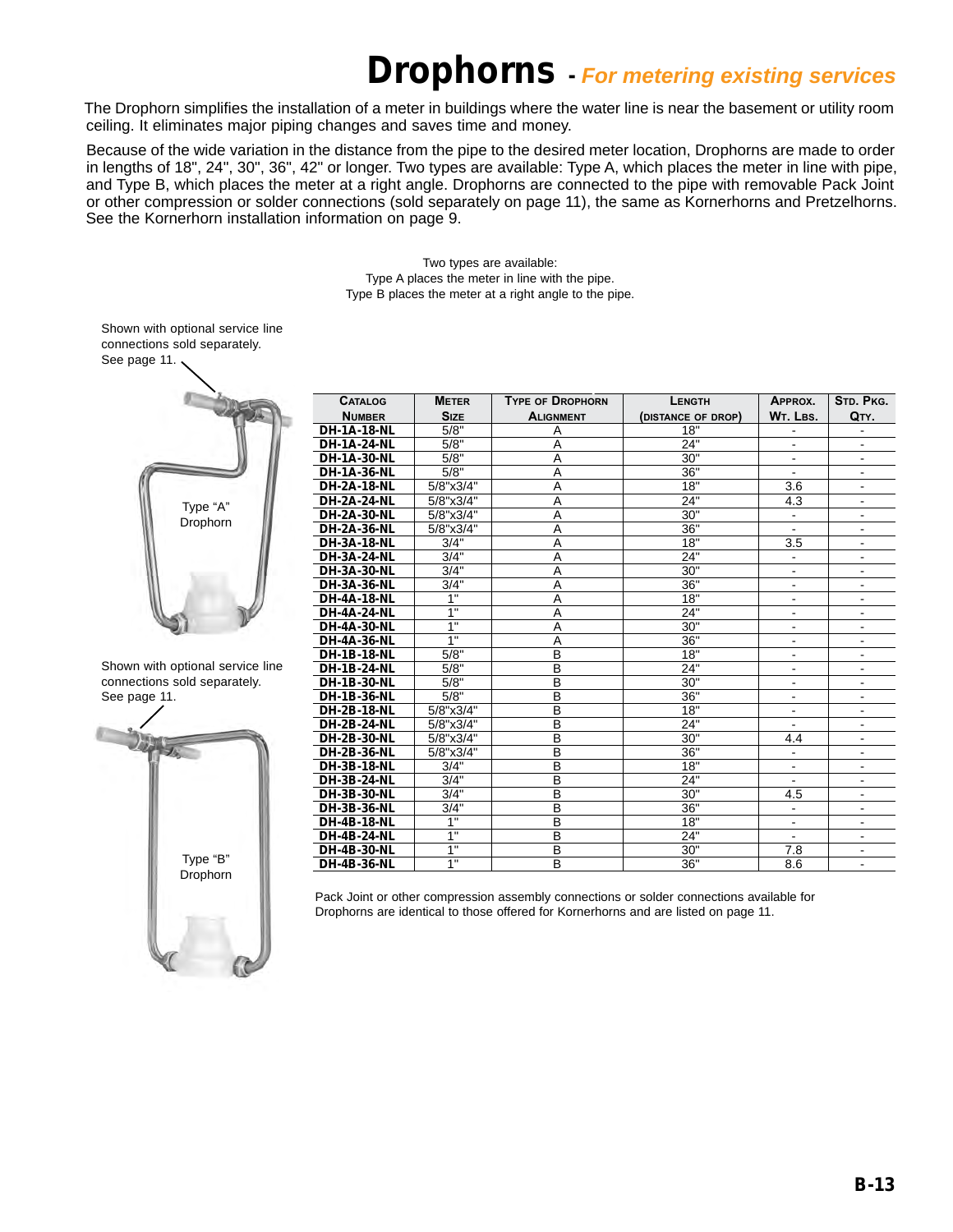## **Basement Resetters -** *For metering existing services*

Many older services have the meter installed in an incorrect position. The dial is set in the vertical plane, causing rapid wear of the piston or disc and thus an under-registration of water usage. The Basement Resetter corrects this problem, since its inlet and outlet threads are spaced and sized the same as those of a standard meter and are attached to the existing meter couplings. The meter is then placed into the setter in the correct horizontal position. The entire installation takes only a few minutes.

After the Basement Resetter is installed, it gives you the same benefits of any other Ford Inside Setter. It holds the piping permanently in place and provides electrical bonding when the meter is removed. Meter changes are easy and trouble-free.



| <b>CATALOG</b>        | <b>METER SIZE</b> | APPROX.  | STD. PKG. |
|-----------------------|-------------------|----------|-----------|
| <b>NUMBER</b>         |                   | WT. LBS. | QTY.      |
| <b>RESETTER-51-NL</b> | 5/8"              | 2.3      | 10        |
| <b>RESETTER-52-NL</b> | 5/8"x3/4"         | 2.5      | 10        |
| <b>RESETTER-53-NL</b> | 3/4"              | 2.9      | 10        |
| <b>RESETTER-54-NL</b> | 1 "               | 7.0      |           |